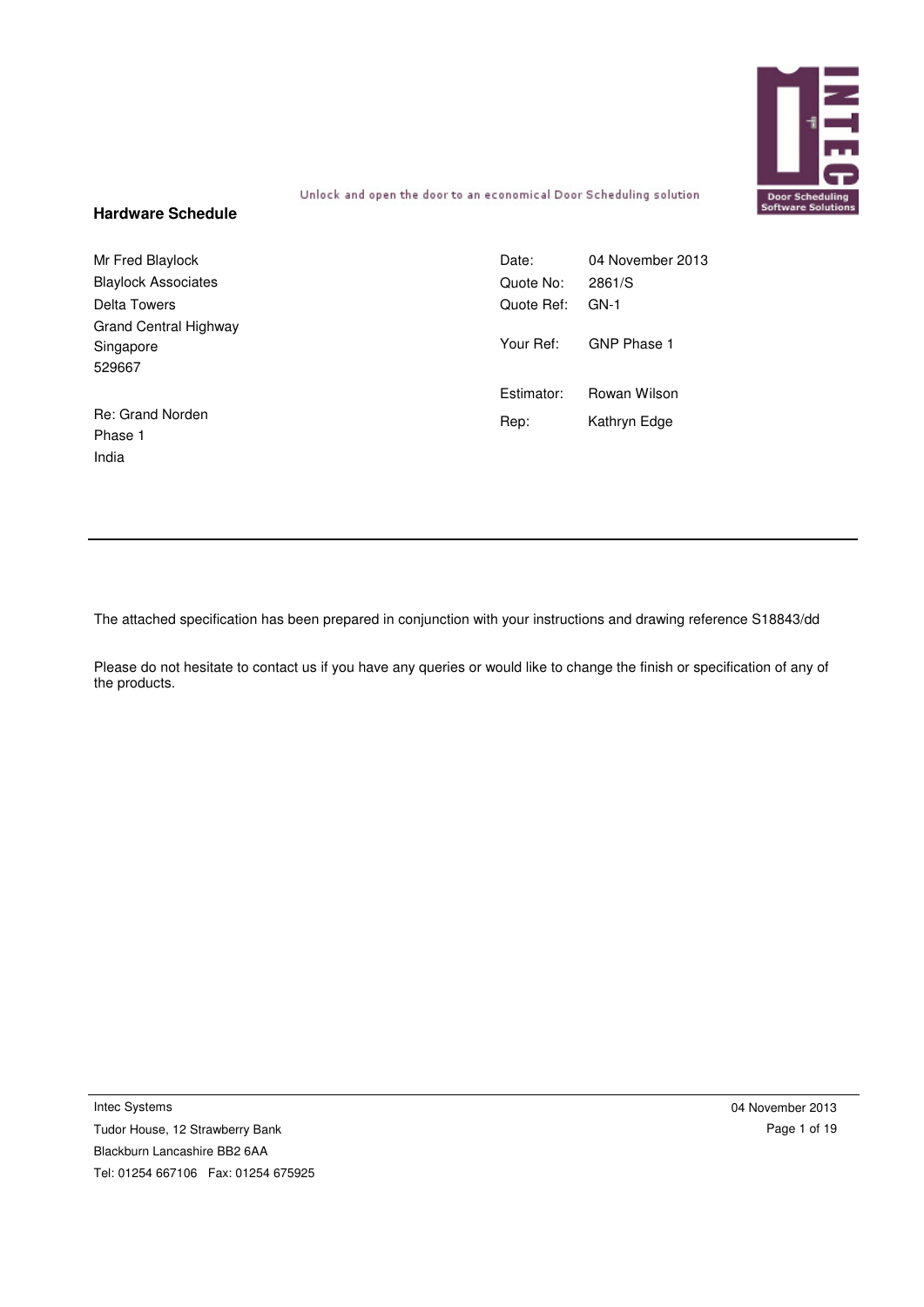#### **Re: Grand Norden**

Unlock and open the door to an economical Door Scheduling solution

#### **Hardware Set Ref: D01**

| <b>Product</b> | <b>Description</b>                                     | <b>Quantity Price</b> |             | Unit      |   | Value  |
|----------------|--------------------------------------------------------|-----------------------|-------------|-----------|---|--------|
| 0100-HW-102    | Lockwood IC5124HO Concealed Cam Action<br>Power        |                       | 83.33 Each  |           |   | 83.33  |
| 0100-HW-103    | Lockwood H2BB-03 102 x 76 x 3.0 - 2 Ball<br>Bear       | 4                     |             | 3.33 Each |   | 13.32  |
| 0100-HW-104    | Rockwood Door Viewer 190 degree with Flap<br>UL        | 1                     |             | 6.67 Each |   | 6.67   |
| 0100-HW-105    | Lockwood DSS-01 Security Door Chain SC                 | 1                     |             | 6.67 Each |   | 6.67   |
| 0100-HW-106    | Pemko 411APKL37 Auto Door Bottom (timber<br>door       | 1                     | 23.33 Each  |           |   | 23.33  |
| 0100-HW-107    | Lockwood FS-01 Half Moon Floor Door Stop<br><b>SSS</b> | 1                     |             | 3.33 Each |   | 3.33   |
| 0100-HW-108    | Pemko Adhesiye Smoke Seal S88D20 Dark<br>Tan           | 1                     | 13.33 Each  |           |   | 13.33  |
|                | 1                                                      | Doors $@$             | £<br>149.98 | Ξ         | £ | 149.98 |

# **Door Ref Door Description**

D01 Main Door

### **Luxury King Guest Room**

**Door Material : Timber Door Type Width (mm) : 920 Height (mm) : 2350**

Intec Systems

Tudor House, 12 Strawberry Bank

Blackburn Lancashire BB2 6AA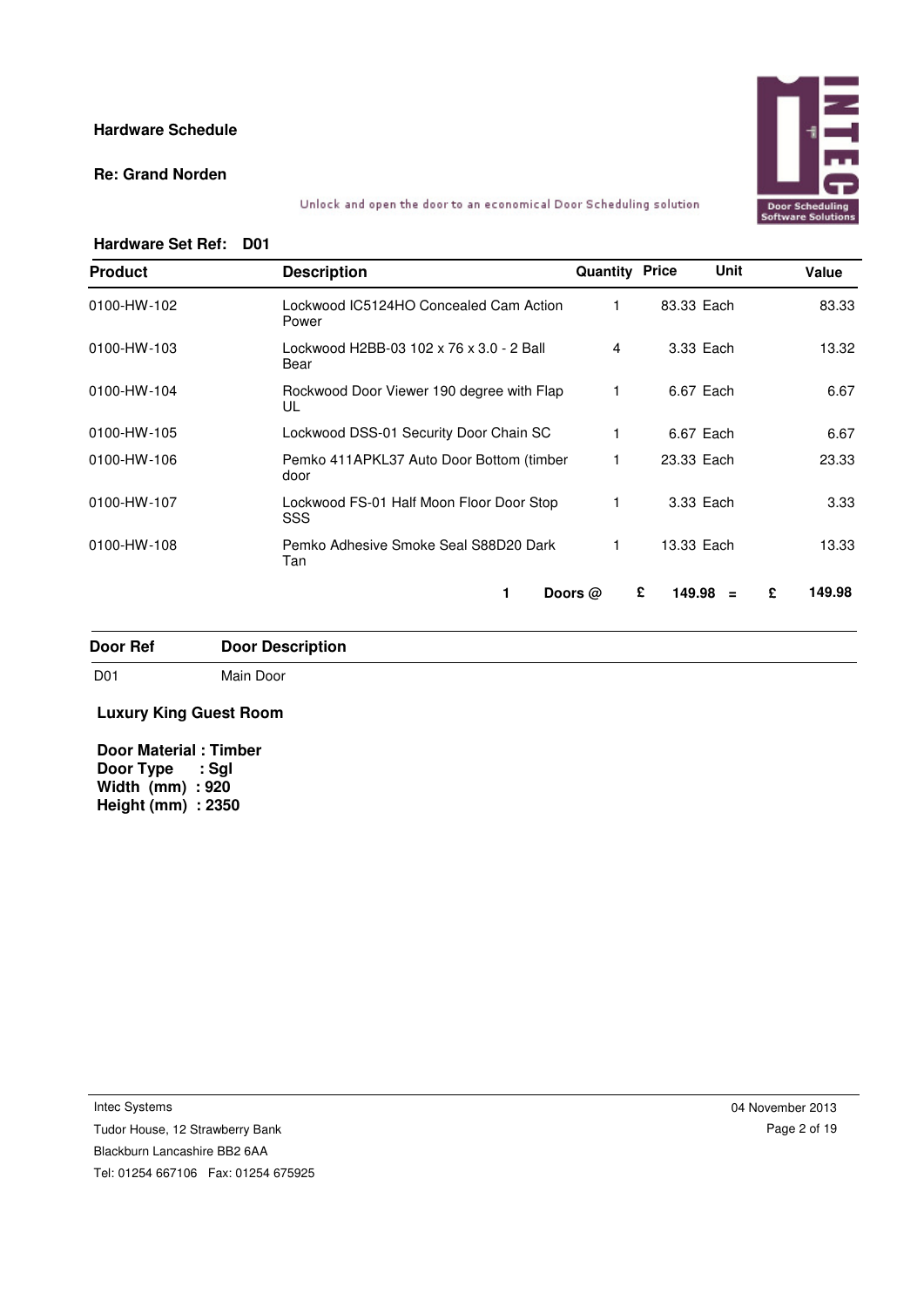### **Re: Grand Norden**



Unlock and open the door to an economical Door Scheduling solution

#### **Hardware Set Ref: D02**

| <b>Product</b>   | <b>Description</b>                               | <b>Quantity Price</b> |   | Unit         |   | Value |
|------------------|--------------------------------------------------|-----------------------|---|--------------|---|-------|
| 0100-HW-109      | Henderson Husky 100, Sliding fitting for Timb    |                       |   | 33.33 Each   |   | 33.33 |
| 0100-HW-109-2000 | Henderson Track 280A/2000mm                      |                       |   | 16.67 Each   |   | 16.67 |
| 0100-HW-116      | Lockwood SLD-01 Euro Mortice Sliding Door<br>Loc |                       |   | 8.33 Each    |   | 8.33  |
| 0100-HW-117      | Lockwood SLF-02 Euro Mortice Sliding Door<br>Loc |                       |   | 8.33 Each    |   | 8.33  |
|                  |                                                  | Doors $@$             | £ | 66.66<br>$=$ | £ | 66.66 |

#### **Door Ref Door Description**

D02 WC Door

### **Luxury King Guest Room**

**Door Material : Timber Door Type Width (mm) : 850 Height (mm) : 2500**

Intec Systems

Tudor House, 12 Strawberry Bank

Blackburn Lancashire BB2 6AA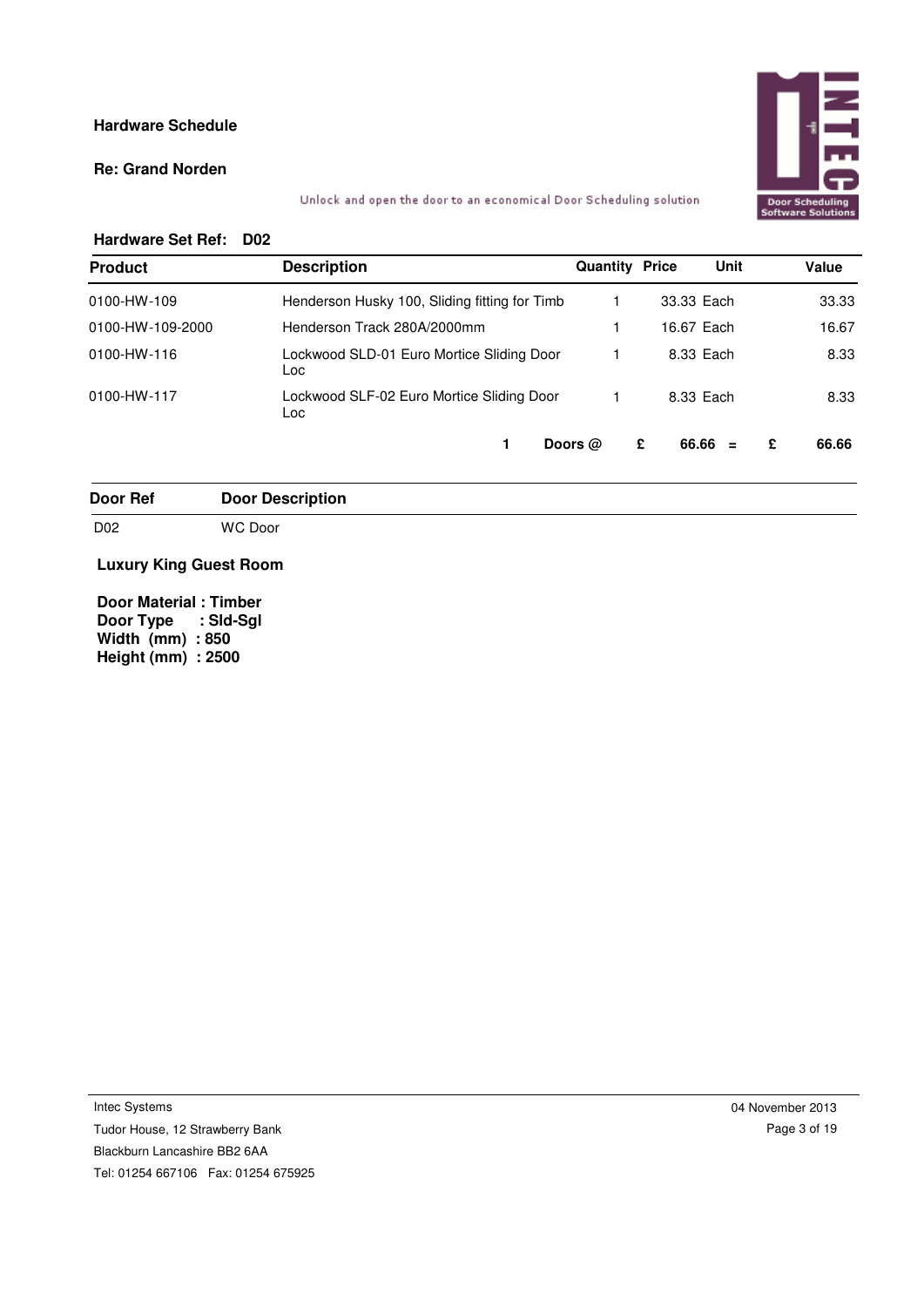### **Re: Grand Norden**



Unlock and open the door to an economical Door Scheduling solution

#### **Hardware Set Ref: D03**

| <b>Product</b>   | <b>Description</b>                                    | <b>Quantity Price</b> |   | Unit              |   | Value |
|------------------|-------------------------------------------------------|-----------------------|---|-------------------|---|-------|
| 0100-HW-109      | Henderson Husky 100, Sliding fitting for Timb         |                       |   | 33.33 Each        |   | 33.33 |
| 0100-HW-109-3000 | Henderson Track 280A/3000mm                           |                       |   | 16.67 Each        |   | 16.67 |
| 0100-HW-114      | Lockwood BT/35/35 Bathroom (Privacy)<br>Cylinder      |                       |   | 13.33 Each        |   | 13.33 |
| 0100-HW-115      | Lockwood FP-04 65mm Diameter Round<br>Concealed       | 4                     |   | 5.00 Each         |   | 20.00 |
| 0100-HW-116      | Lockwood SLD-01 Euro Mortice Sliding Door<br>Loc      | 1                     |   | 8.33 Each         |   | 8.33  |
| 0100-HW-118      | Lockwood EE-01 Euro Mortice Escutcheons<br><b>SSS</b> | $\overline{2}$        |   | 1.67 Each         |   | 3.34  |
|                  | 1                                                     | Doors $@$             | £ | 95.00<br>$\equiv$ | £ | 95.00 |

#### **Door Ref Door Description**

D03 Bathroom Door

### **Luxury King Guest Room**

**Door Material : Timber Door Type Width (mm) : 1160 Height (mm) : 2500**

Intec Systems

Tudor House, 12 Strawberry Bank

Blackburn Lancashire BB2 6AA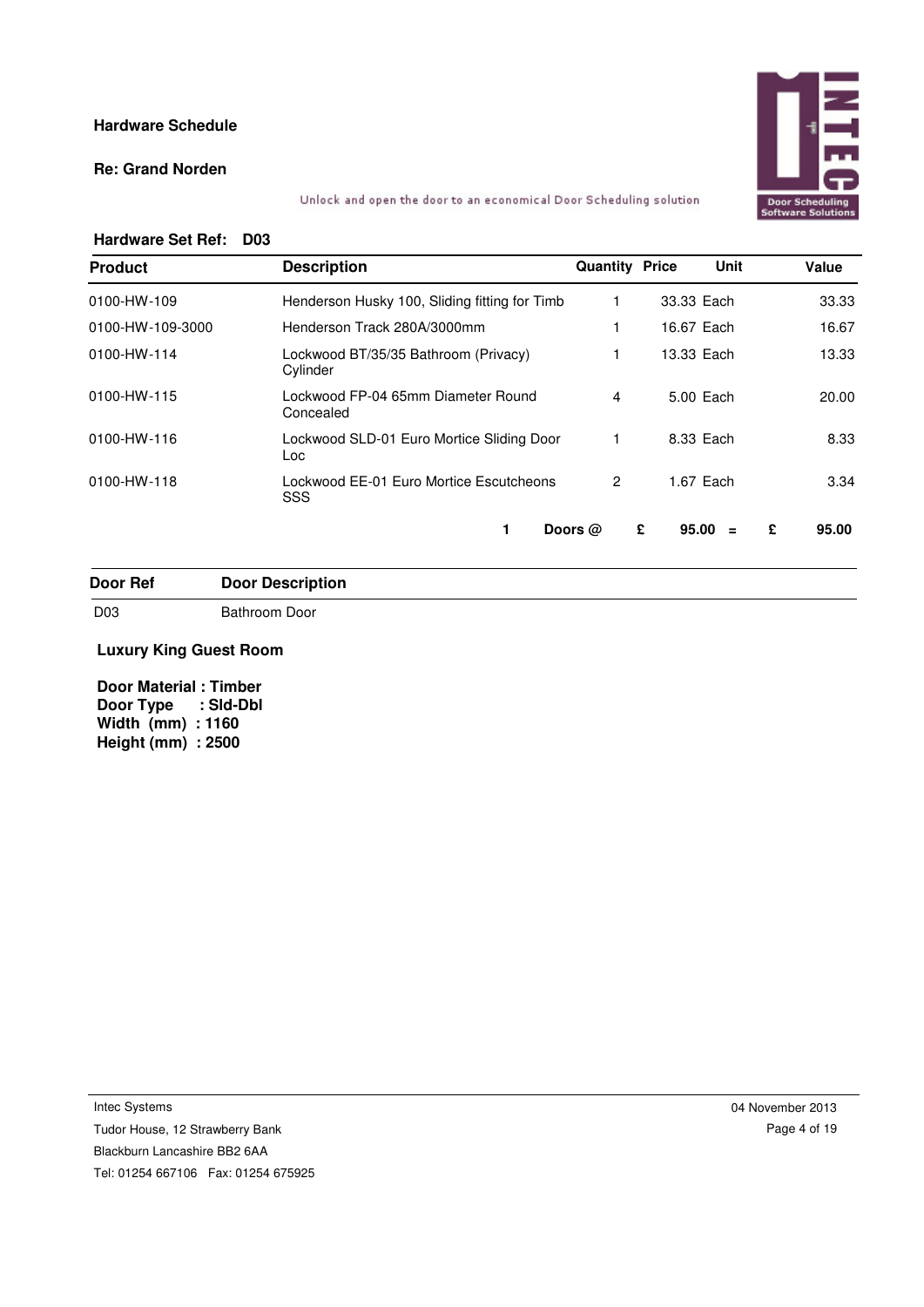### **Re: Grand Norden**



Unlock and open the door to an economical Door Scheduling solution

#### **Hardware Set Ref: D04**

| <b>Product</b> | <b>Description</b>                               | <b>Quantity Price</b> |             | Unit     |   | Value  |
|----------------|--------------------------------------------------|-----------------------|-------------|----------|---|--------|
| 0100-HW-119    | Lockwood L-2121 Shower Hinge Wall to<br>Glass -  | 3                     | 20.00 Each  |          |   | 60.00  |
| 0100-HW-121    | Lockwood L-2815 Shower Handle with Bright<br>Sta | 1                     | 11.67 Each  |          |   | 11.67  |
| 0100-HW-124    | Lockwood LW-2904A Glass to Floor Seal for<br>8mm |                       | 8.33 Each   |          |   | 8.33   |
| 0100-HW-125    | Lockwood LW-2905A Glass to Floor Seal for<br>8mm | 1                     | 8.33 Each   |          |   | 8.33   |
| 0100-HW-126    | Lockwood LW-2907A 180° Glass to Glass<br>Magneti | 1                     | 16.67 Each  |          |   | 16.67  |
|                | 1                                                | Doors $@$             | 105.00<br>£ | $\equiv$ | £ | 105.00 |

### **Door Ref Door Description**

## D04 Shower Door

**Luxury King Guest Room**

**Door Material : Glass Door Type : Sgl Width (mm) : 750 Height (mm) : 2180**

Intec Systems

Tudor House, 12 Strawberry Bank

Blackburn Lancashire BB2 6AA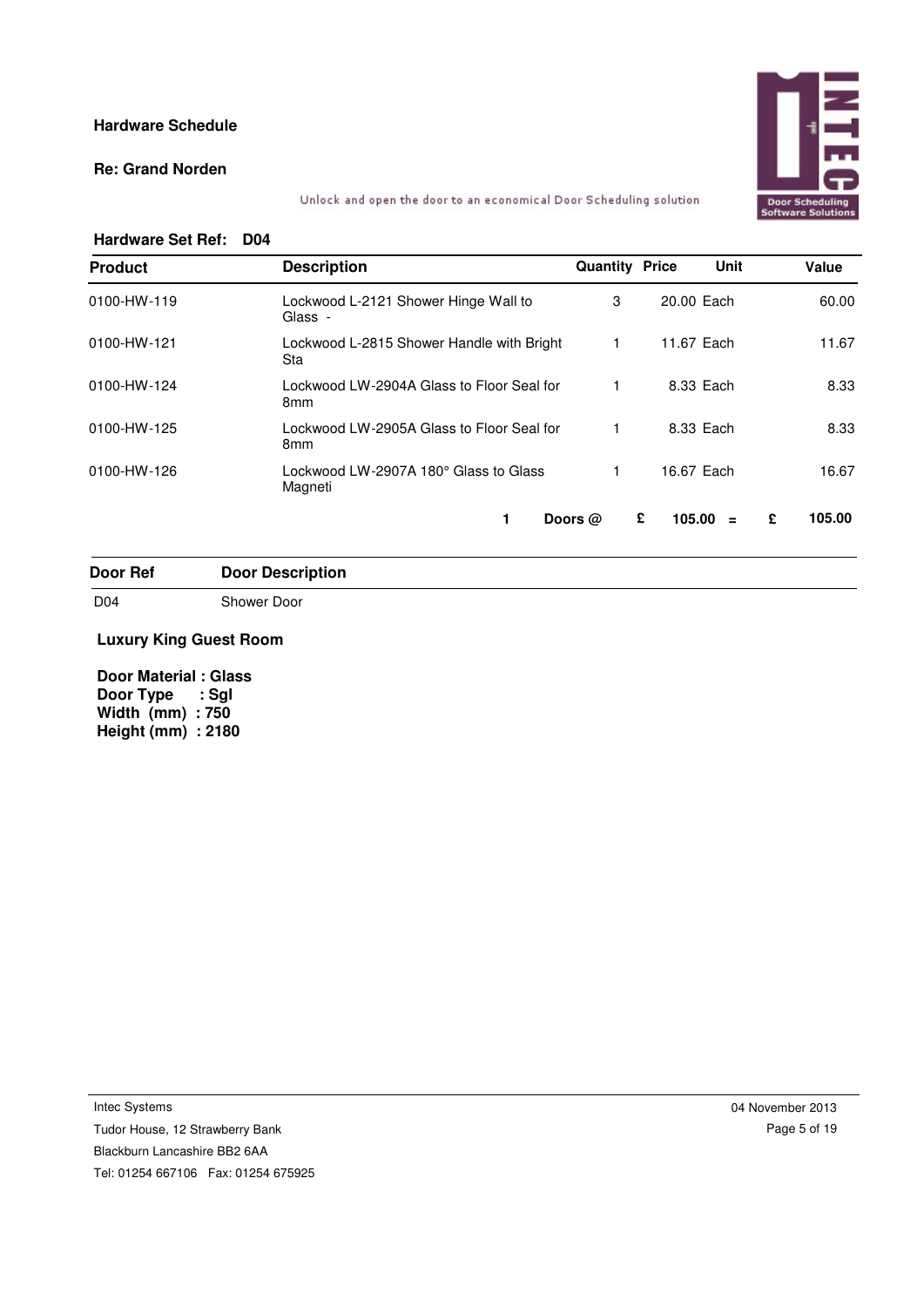### **Re: Grand Norden**



Unlock and open the door to an economical Door Scheduling solution

#### **Hardware Set Ref: D05**

| <b>Product</b>   | <b>Description</b>                               | <b>Quantity Price</b> |             | Unit       |   | Value  |
|------------------|--------------------------------------------------|-----------------------|-------------|------------|---|--------|
| 0100-HW-111      | Henderson Pacer 12/130 Glass Sliding fitting     | 2                     | 200.00 Each |            |   | 400.00 |
| 0100-HW-111-2000 | Henderson 600 Alu Track 2000mm                   |                       |             | 33.33 Each |   | 33.33  |
| 0100-HW-113      | Lockwood SD102 SSS Sliding Glass Double<br>Door  |                       |             | 58.33 Each |   | 58.33  |
| 0100-HW-114      | Lockwood BT/35/35 Bathroom (Privacy)<br>Cylinder |                       |             | 13.33 Each |   | 13.33  |
|                  | 1                                                | Doors $@$             | 504.99<br>£ | $=$        | £ | 504.99 |

| Door Ref | <b>Door Description</b> |
|----------|-------------------------|
|----------|-------------------------|

D05 Wardrobe Door

# **Luxury King Guest Room**

**Door Material : Glass Door Type Width (mm) : 900 Height (mm) : 2650**

Intec Systems

Tudor House, 12 Strawberry Bank

Blackburn Lancashire BB2 6AA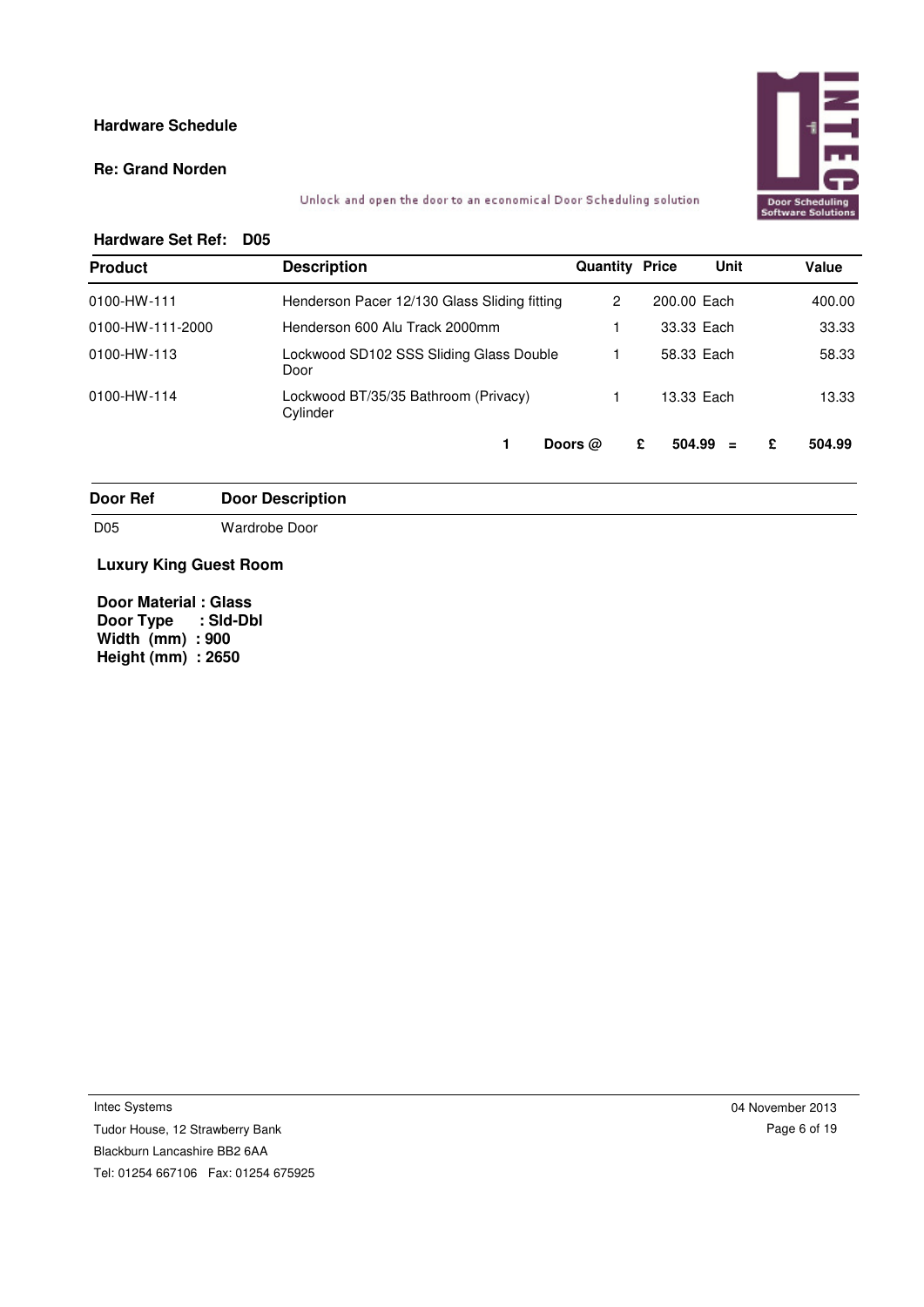### **Re: Grand Norden**



Unlock and open the door to an economical Door Scheduling solution

#### **Hardware Set Ref: LD01**

| <b>Product</b> | <b>Description</b>                               | <b>Quantity Price</b> |             | Unit      |   | Value  |
|----------------|--------------------------------------------------|-----------------------|-------------|-----------|---|--------|
| 0100-HW-102    | Lockwood IC5124HO Concealed Cam Action<br>Power  |                       | 83.33 Each  |           |   | 83.33  |
| 0100-HW-103    | Lockwood H2BB-03 102 x 76 x 3.0 - 2 Ball<br>Bear | 4                     |             | 3.33 Each |   | 13.32  |
| 0100-HW-104    | Rockwood Door Viewer 190 degree with Flap<br>UL  | 1                     |             | 6.67 Each |   | 6.67   |
| 0100-HW-105    | Lockwood DSS-01 Security Door Chain SC           |                       |             | 6.67 Each |   | 6.67   |
| 0100-HW-106    | Pemko 411APKL37 Auto Door Bottom (timber<br>door |                       | 23.33 Each  |           |   | 23.33  |
| 0100-HW-107    | Lockwood FS-01 Half Moon Floor Door Stop<br>SSS  | 1                     |             | 3.33 Each |   | 3.33   |
| 0100-HW-108    | Pemko Adhesive Smoke Seal S88D20 Dark<br>Tan     | 1.                    | 13.33 Each  |           |   | 13.33  |
|                | 1                                                | Doors $@$             | £<br>149.98 |           | £ | 149.98 |

# **Door Ref Door Description**

LD01 Main Door

### **Super Luxury Guest Room**

**Door Material : Timber Door Type Width (mm) : 920 Height (mm) : 2505**

Intec Systems

Tudor House, 12 Strawberry Bank

Blackburn Lancashire BB2 6AA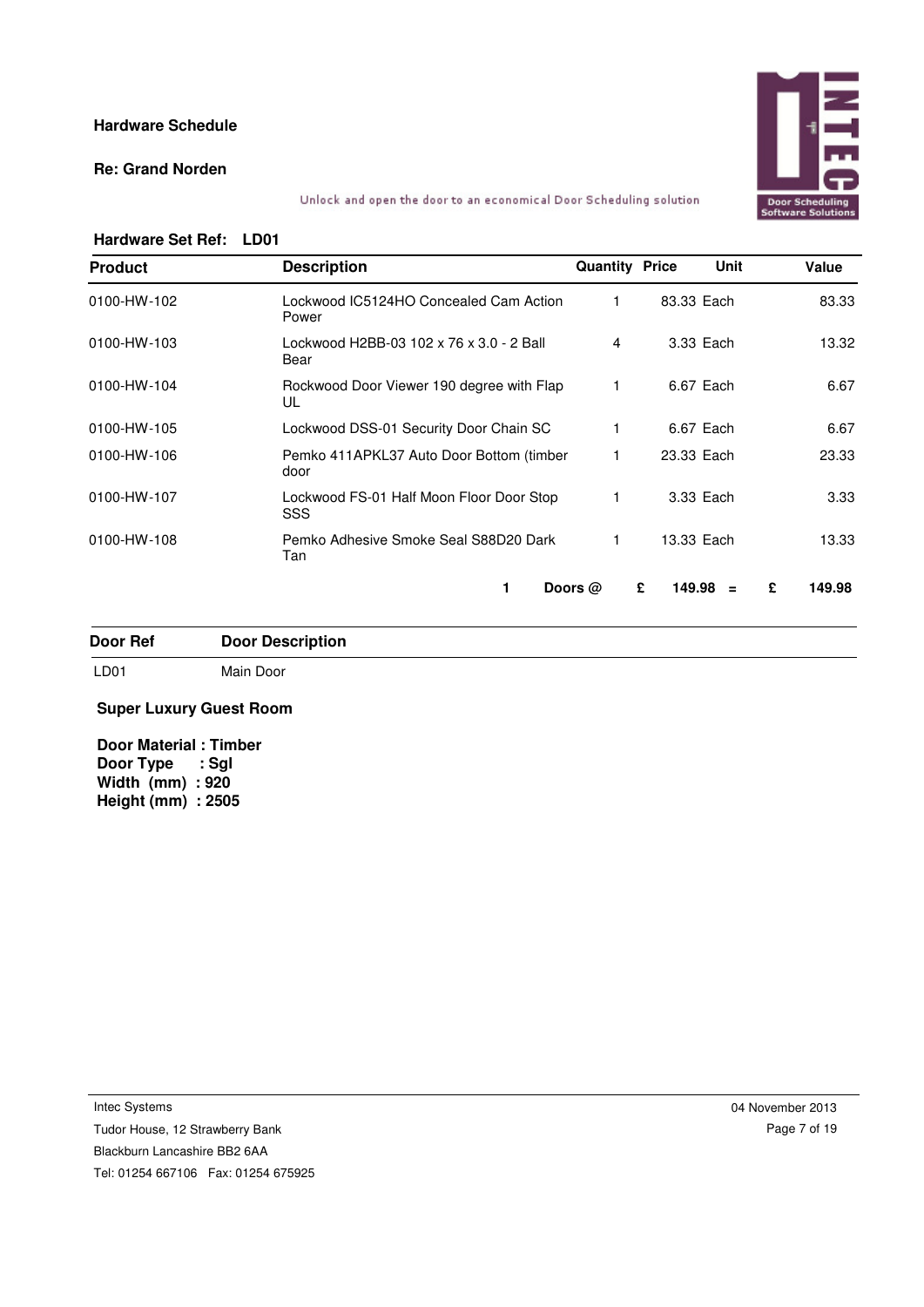### **Re: Grand Norden**



Unlock and open the door to an economical Door Scheduling solution

#### **Hardware Set Ref: LD02**

| <b>Product</b>   | <b>Description</b>                               | <b>Quantity Price</b> |             | Unit       |   | Value  |
|------------------|--------------------------------------------------|-----------------------|-------------|------------|---|--------|
| 0100-HW-111      | Henderson Pacer 12/130 Glass Sliding fitting     | 2                     | 200.00 Each |            |   | 400.00 |
| 0100-HW-111-2000 | Henderson 600 Alu Track 2000mm                   | 2                     |             | 33.33 Each |   | 66.66  |
| 0100-HW-112      | Lockwood SD101 SSS Sliding Glass Single<br>Door  | 2                     | 41.67 Each  |            |   | 83.34  |
| 0100-HW-114      | Lockwood BT/35/35 Bathroom (Privacy)<br>Cylinder | 2                     |             | 13.33 Each |   | 26.66  |
|                  |                                                  | Doors $@$             | £           | $576.66 =$ | £ | 576.66 |

#### **Door Ref Door Description**

LD02 Bedroom Door

#### **Super Luxury Guest Room**

**Door Material : Glass Door Type Width (mm) : 950 X 2 Height (mm) : 2900**

Intec Systems

Tudor House, 12 Strawberry Bank

Blackburn Lancashire BB2 6AA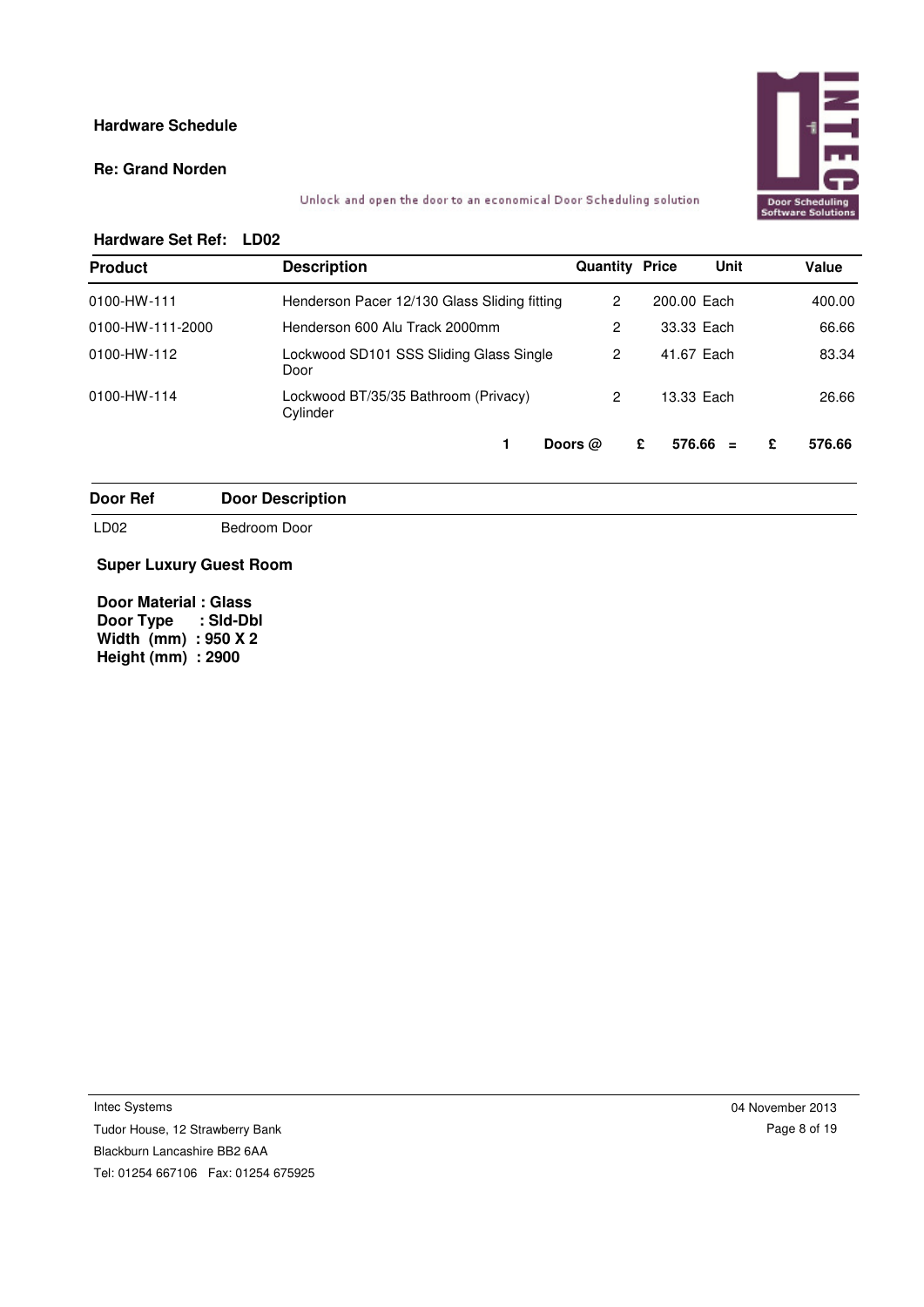### **Re: Grand Norden**



Unlock and open the door to an economical Door Scheduling solution

#### **Hardware Set Ref: LD03**

| <b>Product</b>   | <b>Description</b>                               | <b>Quantity Price</b> |             | Unit       |   | Value  |
|------------------|--------------------------------------------------|-----------------------|-------------|------------|---|--------|
| 0100-HW-111      | Henderson Pacer 12/130 Glass Sliding fitting     | 2                     | 200.00 Each |            |   | 400.00 |
| 0100-HW-111-3000 | Henderson 600 Alu Track 3000mm                   |                       |             | 50.00 Each |   | 50.00  |
| 0100-HW-113      | Lockwood SD102 SSS Sliding Glass Double<br>Door  |                       |             | 58.33 Each |   | 58.33  |
| 0100-HW-114      | Lockwood BT/35/35 Bathroom (Privacy)<br>Cylinder |                       |             | 13.33 Each |   | 13.33  |
|                  | 1                                                | Doors $@$             | 521.66<br>£ | $\equiv$   | £ | 521.66 |

LD03 Living Room Door

#### **Super Luxury Guest Room**

**Door Material : Glass Door Type Width (mm) : 1120 Height (mm) : 2650**

Intec Systems

Tudor House, 12 Strawberry Bank

Blackburn Lancashire BB2 6AA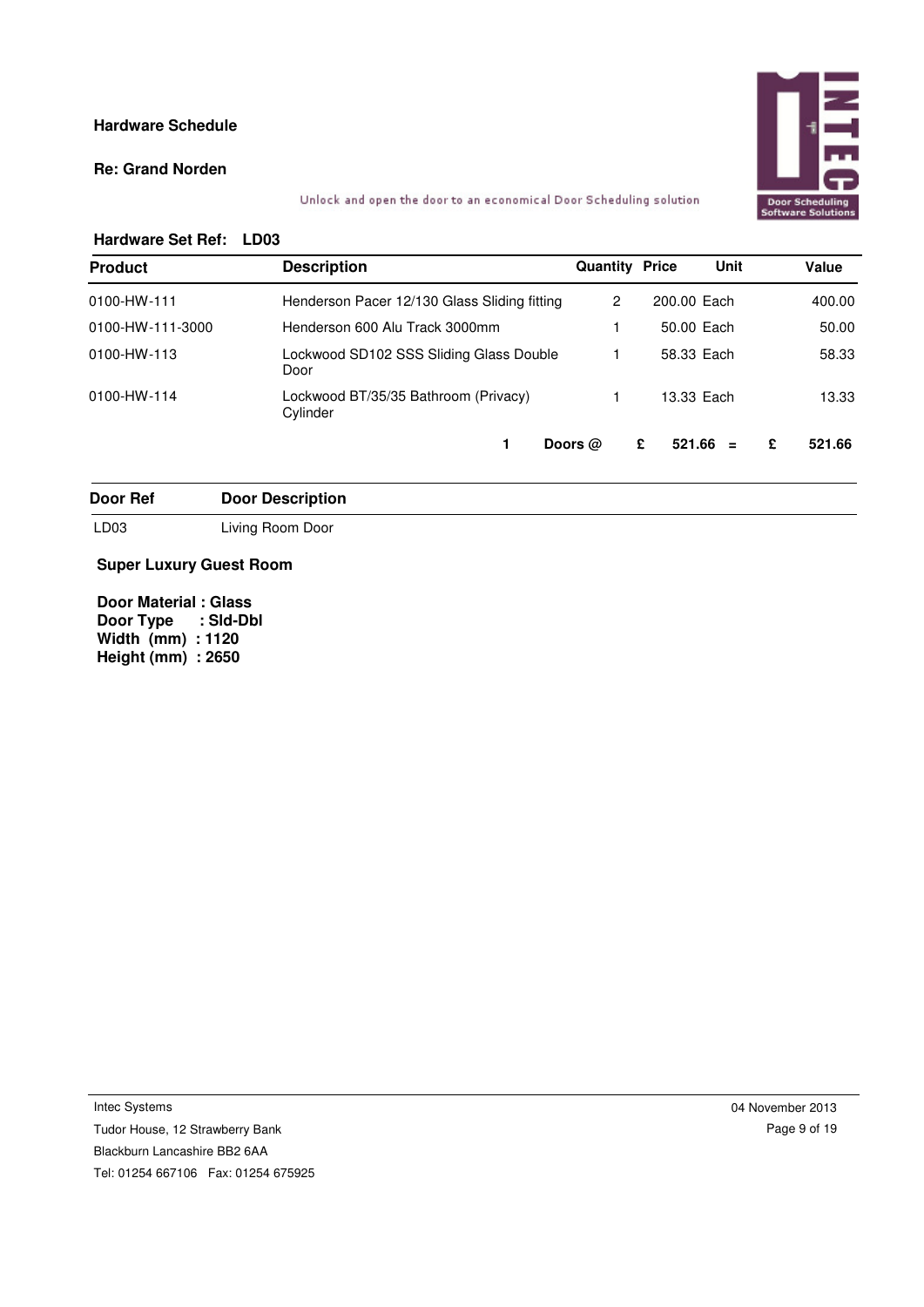### **Re: Grand Norden**



Unlock and open the door to an economical Door Scheduling solution

#### **Hardware Set Ref: LD04**

| <b>Product</b>   | <b>Description</b>                               | <b>Quantity Price</b> |             | Unit          |   | Value  |
|------------------|--------------------------------------------------|-----------------------|-------------|---------------|---|--------|
| 0100-HW-111      | Henderson Pacer 12/130 Glass Sliding fitting     | 2                     | 200.00 Each |               |   | 400.00 |
| 0100-HW-111-2000 | Henderson 600 Alu Track 2000mm                   | 2                     |             | 33.33 Each    |   | 66.66  |
| 0100-HW-113      | Lockwood SD102 SSS Sliding Glass Double<br>Door  |                       |             | 58.33 Each    |   | 58.33  |
| 0100-HW-114      | Lockwood BT/35/35 Bathroom (Privacy)<br>Cylinder |                       |             | 13.33 Each    |   | 13.33  |
|                  |                                                  | Doors $@$             | £           | 538.32<br>$=$ | £ | 538.32 |

### **Door Ref Door Description**

LD04 Bathroom Door

#### **Super Luxury Guest Room**

**Door Material : Glass Door Type Width (mm) : 2320 Height (mm) : 2650**

Intec Systems

Tudor House, 12 Strawberry Bank

Blackburn Lancashire BB2 6AA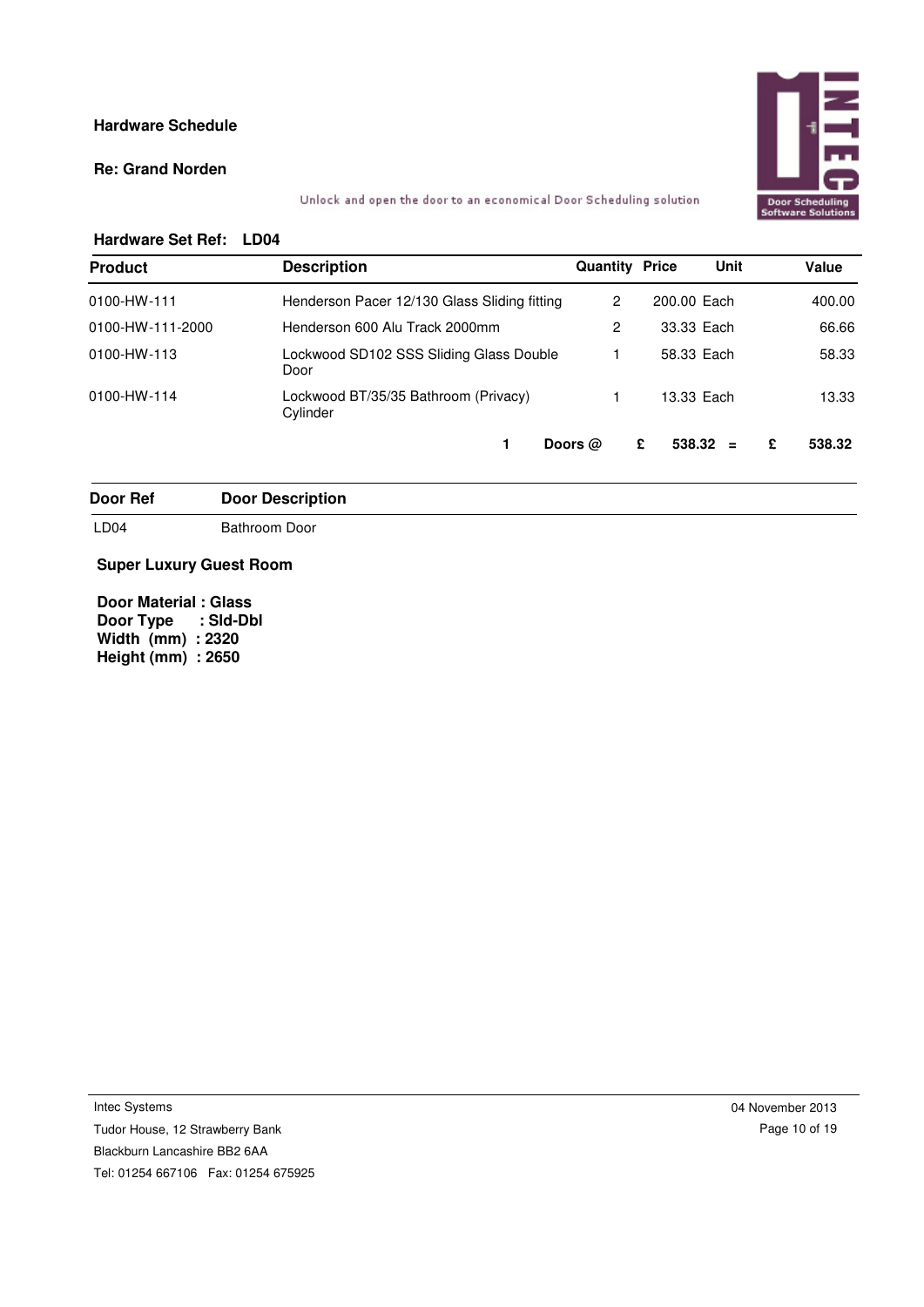### **Re: Grand Norden**



Unlock and open the door to an economical Door Scheduling solution

#### **Hardware Set Ref: LD05**

| <b>Product</b>   | <b>Description</b>                               | <b>Quantity Price</b> |             | Unit       |   | Value  |
|------------------|--------------------------------------------------|-----------------------|-------------|------------|---|--------|
| 0100-HW-111      | Henderson Pacer 12/130 Glass Sliding fitting     | 2                     | 200.00 Each |            |   | 400.00 |
| 0100-HW-111-3000 | Henderson 600 Alu Track 3000mm                   |                       |             | 50.00 Each |   | 50.00  |
| 0100-HW-113      | Lockwood SD102 SSS Sliding Glass Double<br>Door  |                       |             | 58.33 Each |   | 58.33  |
| 0100-HW-114      | Lockwood BT/35/35 Bathroom (Privacy)<br>Cylinder |                       |             | 13.33 Each |   | 13.33  |
|                  | 1                                                | Doors $@$             | £           | $521.66 =$ | £ | 521.66 |

### **Door Ref Door Description**

LD05 Bathroom Door

#### **Super Luxury Guest Room**

**Door Material : Glass Door Type Width (mm) : 1095 Height (mm) : 2650**

Intec Systems

Tudor House, 12 Strawberry Bank

Blackburn Lancashire BB2 6AA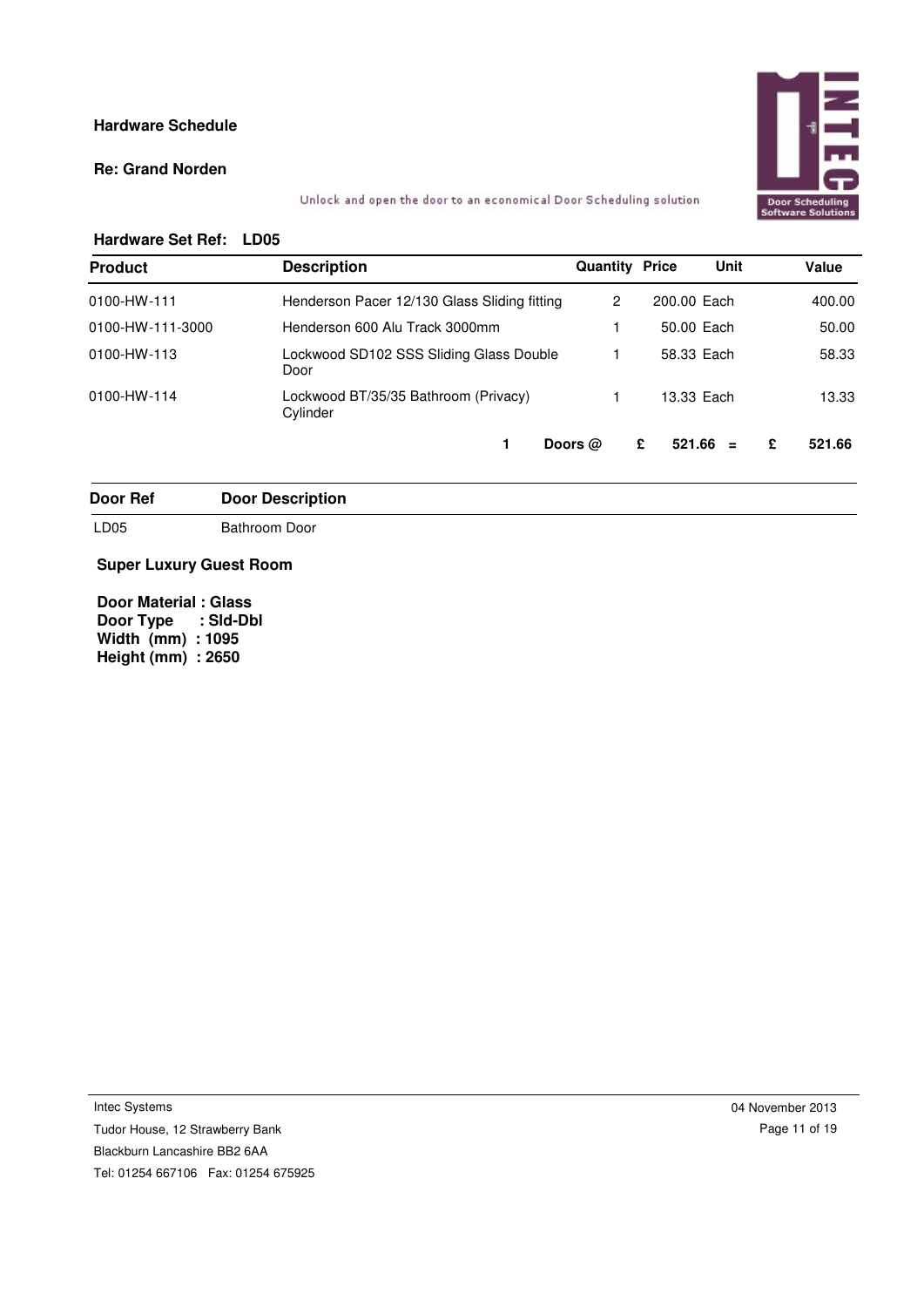### **Re: Grand Norden**



Unlock and open the door to an economical Door Scheduling solution

#### **Hardware Set Ref: LD06**

| <b>Product</b>   | <b>Description</b>                               | <b>Quantity Price</b> |             | Unit       |   | Value  |
|------------------|--------------------------------------------------|-----------------------|-------------|------------|---|--------|
| 0100-HW-111      | Henderson Pacer 12/130 Glass Sliding fitting     | 2                     | 200.00 Each |            |   | 400.00 |
| 0100-HW-111-2000 | Henderson 600 Alu Track 2000mm                   |                       |             | 33.33 Each |   | 33.33  |
| 0100-HW-113      | Lockwood SD102 SSS Sliding Glass Double<br>Door  |                       |             | 58.33 Each |   | 58.33  |
| 0100-HW-114      | Lockwood BT/35/35 Bathroom (Privacy)<br>Cylinder |                       |             | 13.33 Each |   | 13.33  |
|                  | 1                                                | Doors $@$             | 504.99<br>£ | $=$        | £ | 504.99 |

### **Door Ref Door Description**

LD06 Wardrobe Door

### **Super Luxury Guest Room**

**Door Material : Glass Door Type Width (mm) : 900 Height (mm) : 2650**

Intec Systems

Tudor House, 12 Strawberry Bank

Blackburn Lancashire BB2 6AA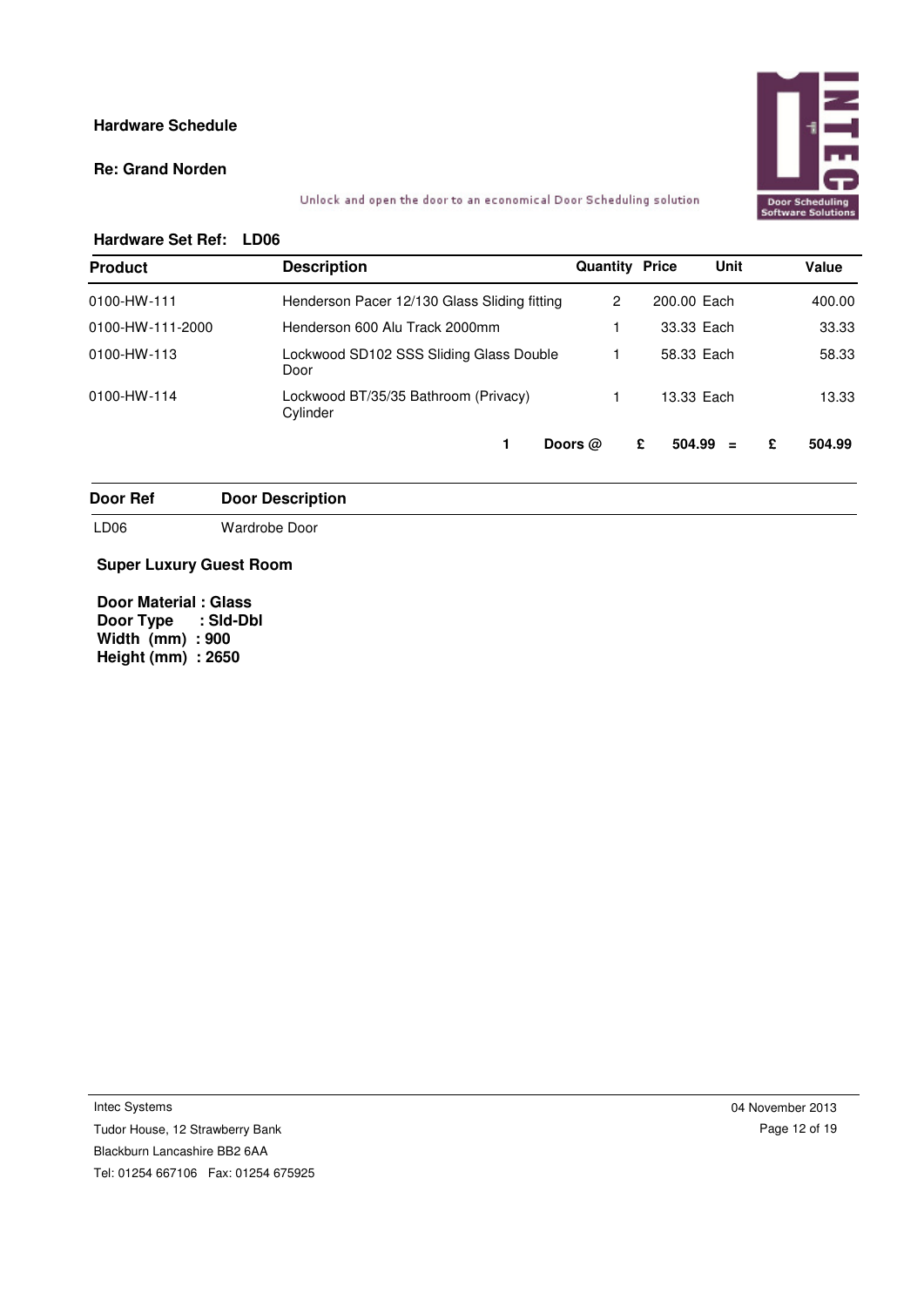### **Re: Grand Norden**



Unlock and open the door to an economical Door Scheduling solution

#### **Hardware Set Ref: LD07**

| <b>Product</b> | <b>Description</b>                                           | <b>Quantity Price</b> |             | Unit       |   | Value  |
|----------------|--------------------------------------------------------------|-----------------------|-------------|------------|---|--------|
| 0100-HW-120    | Lockwood L-2123 Shower Hinge Glass to<br>Glass 1             | 6                     |             | 33.33 Each |   | 199.98 |
| 0100-HW-121    | Lockwood L-2815 Shower Handle with Bright<br>Sta             | $\overline{2}$        |             | 11.67 Each |   | 23.34  |
| 0100-HW-122    | Lockwood LW-2900A Glass to Glass Seal for<br>8mm             | $\overline{2}$        |             | 8.33 Each  |   | 16.66  |
| 0100-HW-123    | Lockwood LW-2901A Glass to Glass Seal for<br>8 <sub>mm</sub> | $\overline{2}$        |             | 8.33 Each  |   | 16.66  |
| 0100-HW-124    | Lockwood LW-2904A Glass to Floor Seal for<br>8mm             |                       |             | 8.33 Each  |   | 8.33   |
|                | 1                                                            | Doors $@$             | £<br>264.97 | $=$        | £ | 264.97 |

### **Door Ref Door Description**

LD07 Shower Door

## **Super Luxury Guest Room**

**Door Material : Glass Door Type : Dbl Width (mm) : 760 X 2 Height (mm) : 2480**

Intec Systems

Tudor House, 12 Strawberry Bank

Blackburn Lancashire BB2 6AA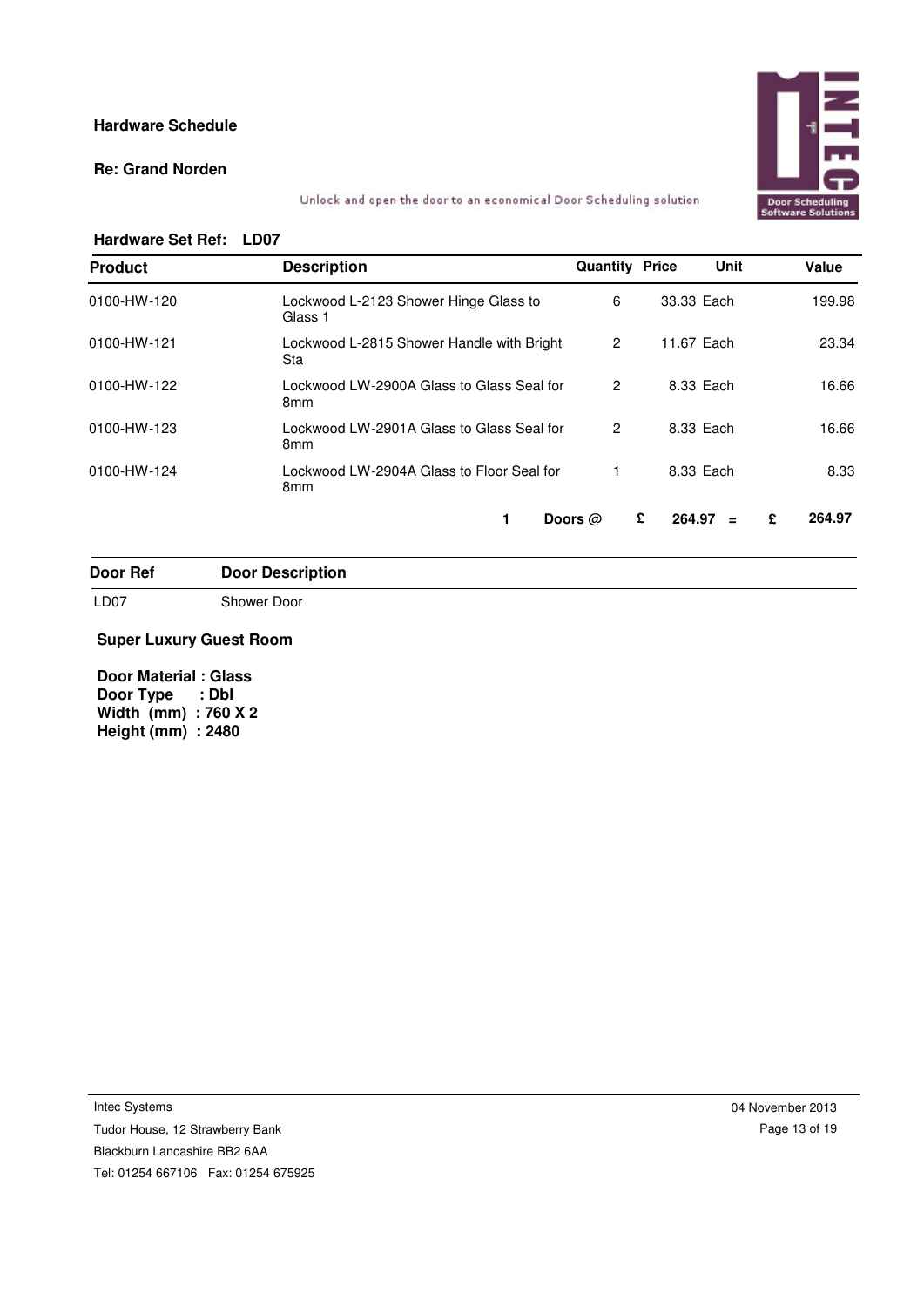**Re: Grand Norden**



Unlock and open the door to an economical Door Scheduling solution

# **Door Summary**

| <b>Door Reference</b> | <b>Set Reference</b> | <b>Door Description</b> |
|-----------------------|----------------------|-------------------------|
| D <sub>01</sub>       | D <sub>01</sub>      | Main Door               |
| D <sub>02</sub>       | D <sub>02</sub>      | <b>WC</b> Door          |
| D <sub>03</sub>       | D <sub>03</sub>      | Bathroom Door           |
| D <sub>04</sub>       | D <sub>04</sub>      | Shower Door             |
| D <sub>05</sub>       | D <sub>05</sub>      | Wardrobe Door           |
| LD <sub>01</sub>      | LD <sub>01</sub>     | Main Door               |
| LD <sub>02</sub>      | LD <sub>02</sub>     | Bedroom Door            |
| LD <sub>03</sub>      | LD <sub>03</sub>     | Living Room Door        |
| LD <sub>04</sub>      | LD <sub>04</sub>     | Bathroom Door           |
| LD <sub>05</sub>      | LD <sub>05</sub>     | Bathroom Door           |
| LD <sub>06</sub>      | LD <sub>06</sub>     | Wardrobe Door           |
| LD <sub>07</sub>      | LD <sub>07</sub>     | Shower Door             |

Intec Systems

Tudor House, 12 Strawberry Bank

Blackburn Lancashire BB2 6AA

Tel: 01254 667106 Fax: 01254 675925

04 November 2013 Page 14 of 19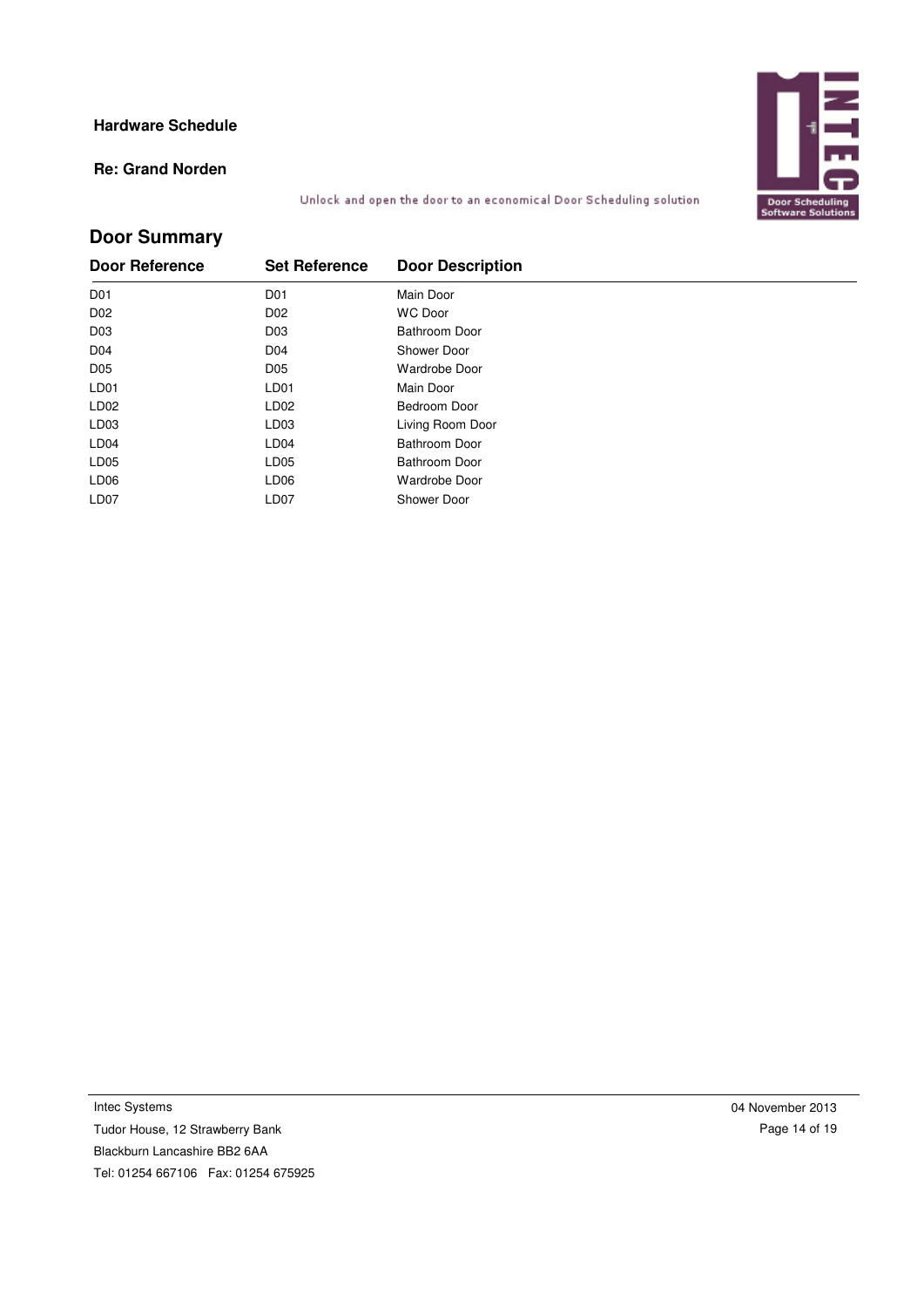**Re: Grand Norden**



Unlock and open the door to an economical Door Scheduling solution

# **Set Summary**

| Set Ref.         |                     | Door Qty |   | <b>Price</b>        |   | Value   |
|------------------|---------------------|----------|---|---------------------|---|---------|
| D <sub>01</sub>  |                     |          | @ | 149.98              |   | 149.98  |
| D <sub>02</sub>  |                     |          | @ | 66.66               |   | 66.66   |
| D <sub>03</sub>  |                     |          | @ | 95.00               |   | 95.00   |
| D <sub>04</sub>  |                     |          | @ | 105.00              |   | 105.00  |
| D <sub>05</sub>  |                     |          | @ | 504.99              |   | 504.99  |
| LD <sub>01</sub> |                     |          | @ | 149.98              |   | 149.98  |
| LD <sub>02</sub> |                     |          | @ | 576.66              |   | 576.66  |
| LD <sub>03</sub> |                     |          | @ | 521.66              |   | 521.66  |
| LD <sub>04</sub> |                     |          | @ | 538.32              |   | 538.32  |
| LD <sub>05</sub> |                     |          | @ | 521.66              |   | 521.66  |
| LD <sub>06</sub> |                     |          | @ | 504.99              |   | 504.99  |
| LD <sub>07</sub> |                     |          | @ | 264.97              |   | 264.97  |
|                  | <b>Total Doors:</b> | 12       |   | <b>Total Value:</b> | £ | 3999.87 |

Intec Systems

Tudor House, 12 Strawberry Bank

Blackburn Lancashire BB2 6AA

Tel: 01254 667106 Fax: 01254 675925

04 November 2013 Page 15 of 19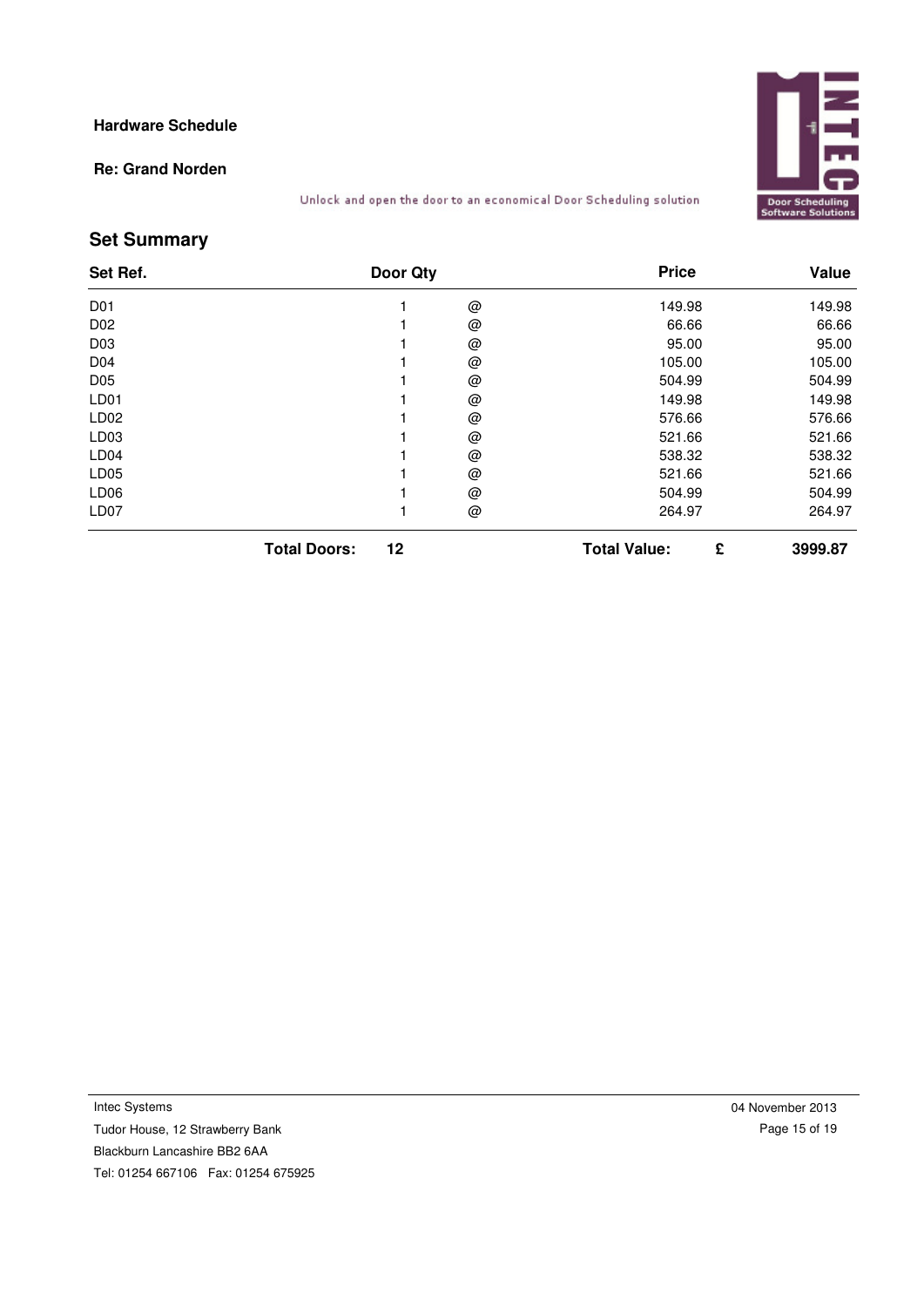**Re: Grand Norden**

Unlock and open the door to an economical Door Scheduling solution



# **Product Summary**

| <b>Product Code</b>       | <b>Description</b>                            |    | <b>Qty Price</b> | Unit       | Value   |
|---------------------------|-----------------------------------------------|----|------------------|------------|---------|
| 0100-HW-102               | Lockwood IC5124HO Concealed Cam Action Power  | 2  |                  | 83.33 Each | 166.66  |
| 0100-HW-103               | Lockwood H2BB-03 102 x 76 x 3.0 - 2 Ball Bear | 8  | 3.33             | Each       | 26.64   |
| 0100-HW-104               | Rockwood Door Viewer 190 degree with Flap UL  | 2  | 6.67             | Each       | 13.34   |
| 0100-HW-105               | Lockwood DSS-01 Security Door Chain SC        | 2  | 6.67             | Each       | 13.34   |
| 0100-HW-106               | Pemko 411APKL37 Auto Door Bottom (timber door | 2  | 23.33            | Each       | 46.66   |
| 0100-HW-107               | Lockwood FS-01 Half Moon Floor Door Stop SSS  | 2  | 3.33             | Each       | 6.66    |
| 0100-HW-108               | Pemko Adhesive Smoke Seal S88D20 Dark Tan     | 2  | 13.33            | Each       | 26.66   |
| 0100-HW-109               | Henderson Husky 100, Sliding fitting for Timb | 2  | 33.33            | Each       | 66.66   |
| 0100-HW-109-2000          | Henderson Track 280A/2000mm                   | 1  | 16.67            | Each       | 16.67   |
| 280 A<br>0100-HW-109-3000 | Henderson Track 280A/3000mm                   | 1  | 16.67            | Each       | 16.67   |
| 0100-HW-111               | Henderson Pacer 12/130 Glass Sliding fitting  | 12 | 200.00           | Each       | 2400.00 |
| 0100-HW-111-2000          | Henderson 600 Alu Track 2000mm                | 6  |                  | 33.33 Each | 199.98  |
| 0100-HW-111-3000          | Henderson 600 Alu Track 3000mm                | 2  | 50.00            | Each       | 100.00  |
| 0100-HW-112               | Lockwood SD101 SSS Sliding Glass Single Door  | 2  | 41.67            | Each       | 83.34   |

Intec Systems

Tudor House, 12 Strawberry Bank

Blackburn Lancashire BB2 6AA

Tel: 01254 667106 Fax: 01254 675925

04 November 2013 Page 16 of 19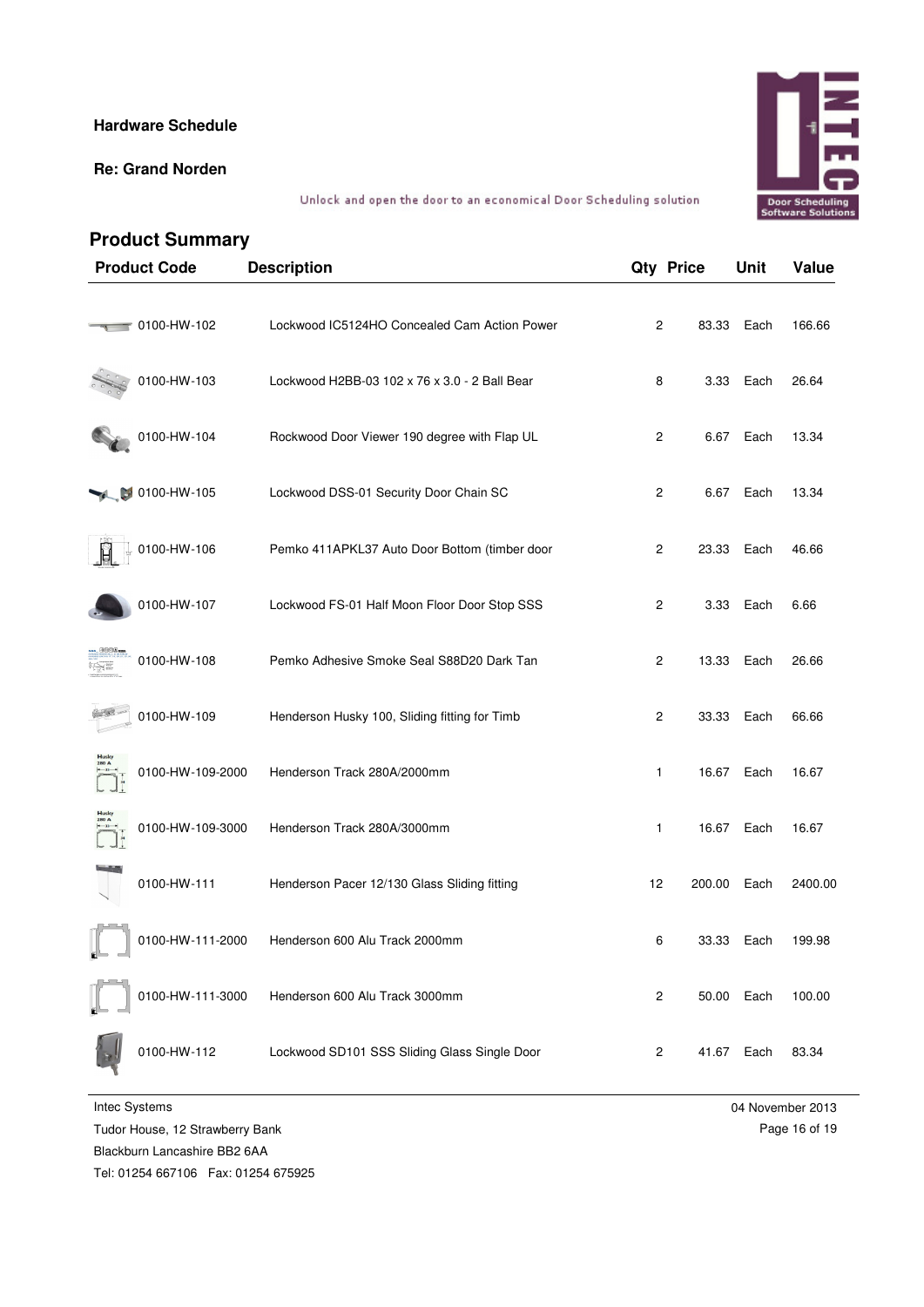**Re: Grand Norden**

Unlock and open the door to an economical Door Scheduling solution



|                               | <b>Total Items:</b>                           | 88             | Value:     |           | £3999.87 |
|-------------------------------|-----------------------------------------------|----------------|------------|-----------|----------|
| 22020533 0100-HW-126          | Lockwood LW-2907A 180° Glass to Glass Magneti | 1              | 16.67 Each |           | 16.67    |
| 0100-HW-125                   | Lockwood LW-2905A Glass to Floor Seal for 8mm | 1              | 8.33       | Each      | 8.33     |
| 0100-HW-124                   | Lockwood LW-2904A Glass to Floor Seal for 8mm | $\overline{c}$ |            | 8.33 Each | 16.66    |
|                               | Lockwood LW-2901A Glass to Glass Seal for 8mm | 2              | 8.33       | Each      | 16.66    |
| <del>ੜੜ</del> ੀਵ≠ 0100-HW-122 | Lockwood LW-2900A Glass to Glass Seal for 8mm | $\overline{c}$ | 8.33       | Each      | 16.66    |
| 0100-HW-121                   | Lockwood L-2815 Shower Handle with Bright Sta | 3              | 11.67 Each |           | 35.01    |
| 0100-HW-120                   | Lockwood L-2123 Shower Hinge Glass to Glass 1 | 6              | 33.33      | Each      | 199.98   |
| 0100-HW-119                   | Lockwood L-2121 Shower Hinge Wall to Glass -  | 3              | 20.00 Each |           | 60.00    |
| 0100-HW-118                   | Lockwood EE-01 Euro Mortice Escutcheons SSS   | 2              | 1.67       | Each      | 3.34     |
| 0100-HW-117                   | Lockwood SLF-02 Euro Mortice Sliding Door Loc | 1              | 8.33       | Each      | 8.33     |
| 0100-HW-116                   | Lockwood SLD-01 Euro Mortice Sliding Door Loc | 2              | 8.33       | Each      | 16.66    |
| 0100-HW-115                   | Lockwood FP-04 65mm Diameter Round Concealed  | 4              | 5.00       | Each      | 20.00    |
| 0100-HW-114                   | Lockwood BT/35/35 Bathroom (Privacy) Cylinder | 8              | 13.33 Each |           | 106.64   |
| 0100-HW-113                   | Lockwood SD102 SSS Sliding Glass Double Door  | 5              | 58.33      | Each      | 291.65   |

Intec Systems

Tudor House, 12 Strawberry Bank

Blackburn Lancashire BB2 6AA

Tel: 01254 667106 Fax: 01254 675925

04 November 2013 Page 17 of 19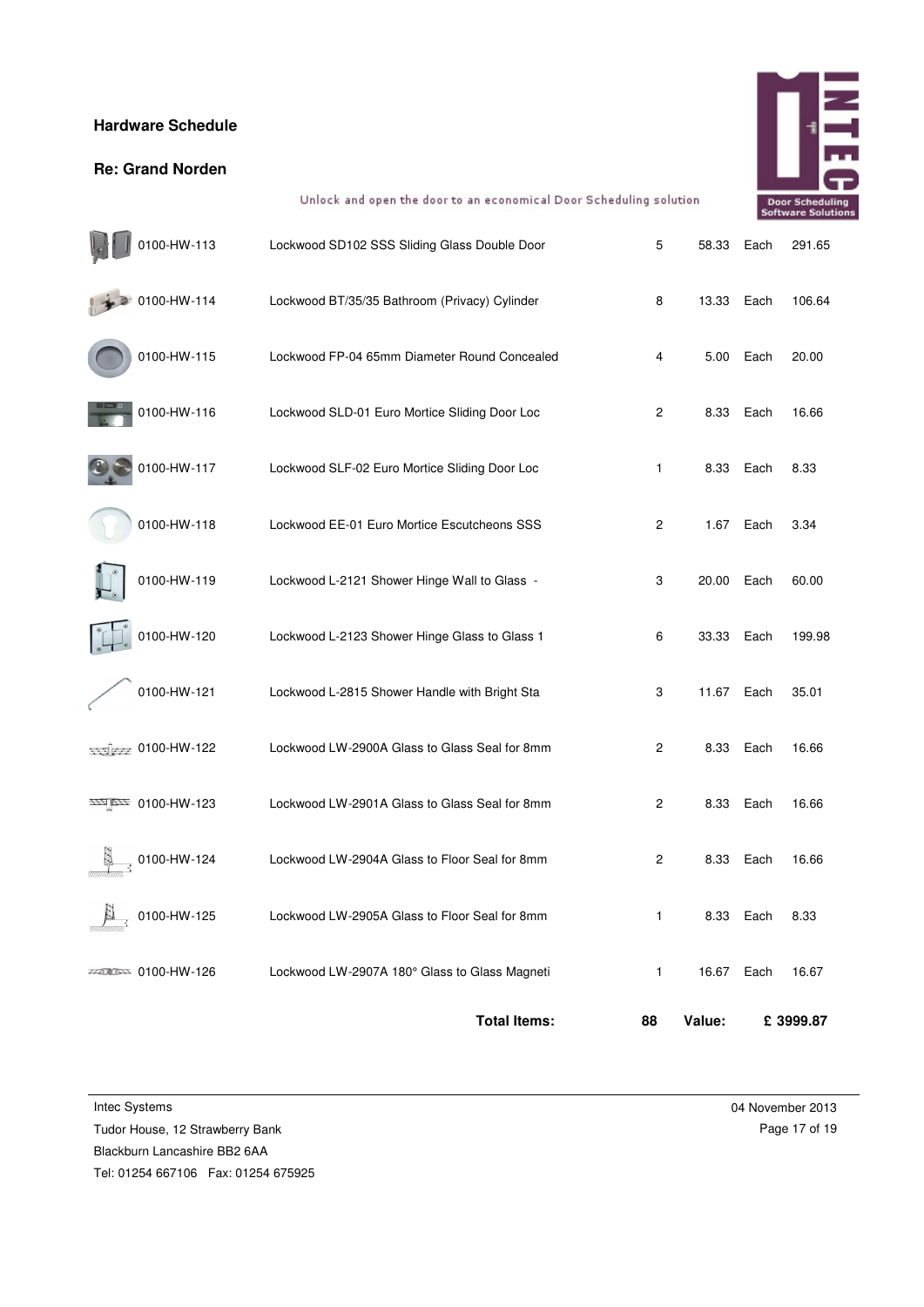**Re: Grand Norden**

Unlock and open the door to an economical Door Scheduling solution



Intec Systems Tudor House, 12 Strawberry Bank Blackburn Lancashire BB2 6AA Tel: 01254 667106 Fax: 01254 675925 04 November 2013 Page 18 of 19